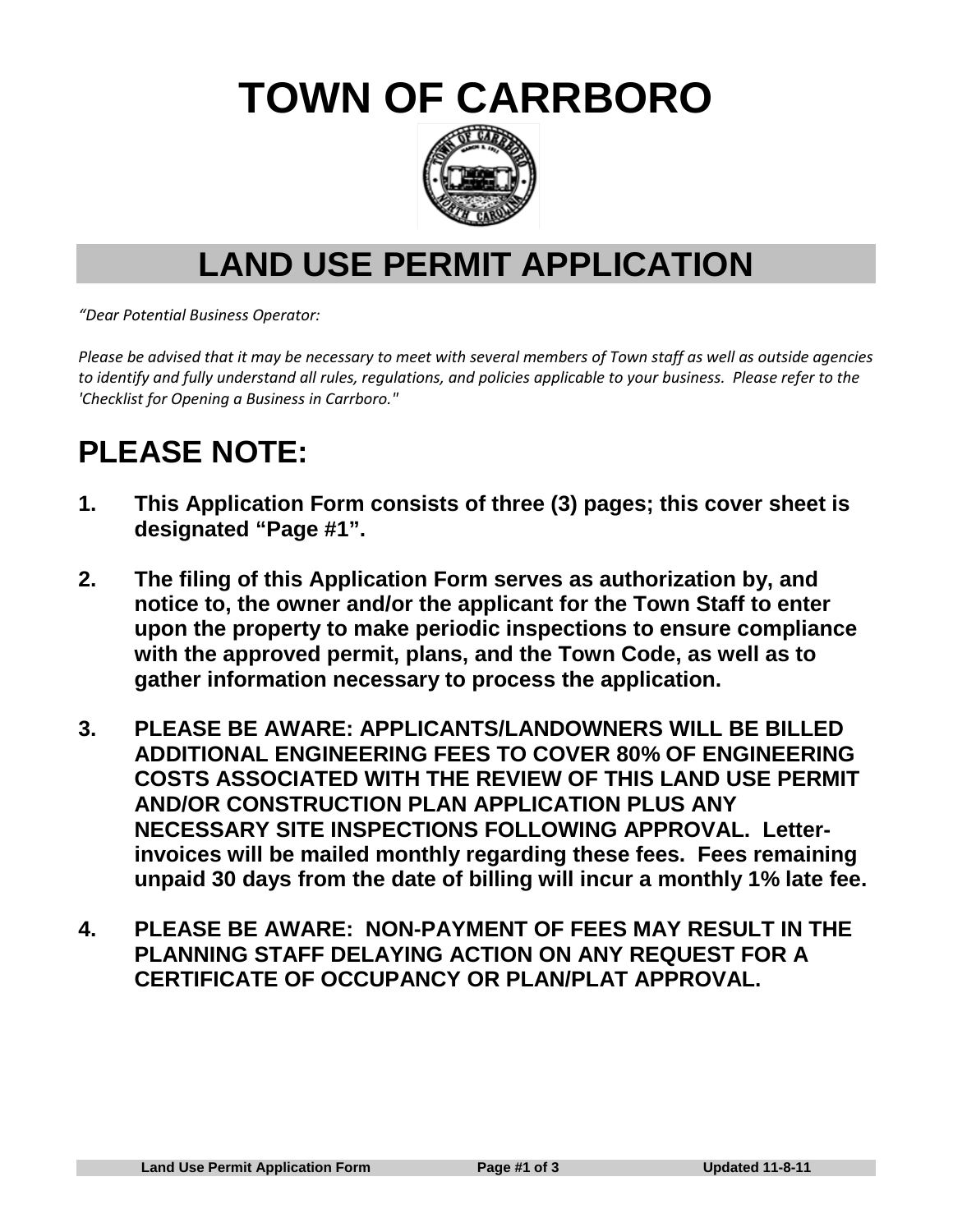# **TOWN OF CARRBORO**

## **LAND USE PERMIT APPLICATION**



| DATE:                                                                  |                                                                               | FEE:                                    | <u> 1980 - Jan Barbara Barbara, manazarta da kas</u> |
|------------------------------------------------------------------------|-------------------------------------------------------------------------------|-----------------------------------------|------------------------------------------------------|
| <b>APPLICANT:</b>                                                      |                                                                               | <b>OWNER:</b>                           |                                                      |
| <b>ADDRESS</b>                                                         |                                                                               | <b>ADDRESS:</b>                         |                                                      |
| <b>CITY/STATE/ZIP</b>                                                  |                                                                               | <b>CITY/STATE/ZIP</b>                   |                                                      |
| <b>TELEPHONE/EMAIL:</b>                                                |                                                                               | <b>TELEPHONE/EMAIL:</b>                 |                                                      |
| PHONE:<br>EMAIL:                                                       |                                                                               | <b>PHONE:</b><br><b>EMAIL:</b>          |                                                      |
| LEGAL RELATIONSHIP OF APPLICANT TO PROPERTY OWNER:                     |                                                                               | PIN:                                    |                                                      |
|                                                                        |                                                                               |                                         |                                                      |
| <b>PROPERTY ADDRESS:</b>                                               |                                                                               | PROPOSED LAND USE & USE CLASSIFICATION: |                                                      |
| PRESENT LAND USE & USE CLASSIFICATION:                                 |                                                                               | <b>LOT AREA:</b>                        |                                                      |
|                                                                        |                                                                               | Acres                                   | <b>Square Feet</b>                                   |
| ZONING DISTRICT(S) AND AREA WITHIN EACH (including Overlay Districts): |                                                                               |                                         |                                                      |
|                                                                        |                                                                               |                                         |                                                      |
| # OF BUILDINGS TO REMAIN                                               |                                                                               | # OF BUILDINGS PROPOSED                 |                                                      |
| <b>EXISTING GROSS FLOOR AREA OF BUILDING(S)</b>                        | <b>GROSS FLOOR AREA (of proposed BUILDING / proposed</b><br><b>ADDITION</b> ) |                                         | AMOUNT OF IMPERVIOUS SURFACE / proposed              |
| square feet                                                            |                                                                               | square feet                             | square feet                                          |
|                                                                        |                                                                               |                                         |                                                      |

## **NAME OF PROJECT/DEVELOPMENT:\_\_\_\_\_\_\_\_\_\_\_\_\_\_\_\_\_\_\_\_\_\_\_\_\_\_\_\_\_\_\_\_\_\_\_\_\_\_\_\_\_\_\_\_\_\_\_\_\_\_\_\_\_\_\_\_\_\_**

| <b>TYPE OF REQUEST</b>                    | ** INFORMATION REQUESTED (Refer to Attached Key)                                                 |
|-------------------------------------------|--------------------------------------------------------------------------------------------------|
| <b>SUBDIV. FINAL PLAT/</b>                | 1, 18, 19, 21, 23, 31, 33, 34, 38                                                                |
| <b>EXEMPT PLAT</b>                        |                                                                                                  |
| <b>CONDITIONAL USE</b>                    | 1, 2, 5, 6, 7, 8, 9, 10, 11, 12, 13, 14, 15, 16, 17, 18, 20, 21, 22, 23, 24, 25, 26, 27, 28, 29, |
| PERMIT (CUP)                              | 30, 32, 34, 35, 36, 37, 38                                                                       |
| <b>CUP MODIFICATION</b>                   | SAME AS CONDITIONAL USE PERMIT (CUP)                                                             |
| <b>SPECIAL USE PERMIT (SUP)</b>           | 1, 3, 5, 6, 7, 8, 9, 10, 11, 12, 13, 14, 15, 16, 17, 18, 20, 21, 22, 23, 24, 25, 26, 27 28, 29,  |
|                                           | 30, 32, 34, 35, 36, 37, 38                                                                       |
| <b>SUP MODIFICATION</b>                   | SAME AS SPECIAL USE PERMIT (SUP)                                                                 |
| <b>ZONING PERMIT (Project)</b>            | 1, 7, 8, 9, 10, 11, 12, 13, 14, 15, 16, 17, 18, 19, 20, 22, 23, 24, 25, 26, 27, 29, 30, 32, 34,  |
|                                           | 35, 36, 37, 38                                                                                   |
| <b>ZONING PERMIT (Building)</b>           | 9, 10, 22, 24, 34, 37 (also see "Building Permit Review – Residences Only" checklist)            |
| <b>Residential Infill &amp; Additions</b> |                                                                                                  |
| <b>SIGN PERMIT</b>                        | 1, 10, 13, 14, 17, 20, 38                                                                        |
| <b>VARIANCE</b>                           | 4, 5, 10, 20, 29, 34, 38, Attachment A                                                           |
| <b>APPEAL</b>                             | 4, 5, 38, Attachment B                                                                           |
| <b>SPECIAL EXCEPTION</b>                  | 1, 4, 5, 8, 10, 20, 35, Attachment C                                                             |

**APPLICANT: \_\_\_\_\_\_\_\_\_\_\_\_\_\_\_\_\_\_\_\_\_\_\_\_\_\_\_\_\_\_\_\_\_\_\_\_\_\_\_\_\_\_\_\_\_\_\_\_\_ DATE: \_\_\_\_\_\_\_\_\_\_\_\_**

**OWNER: \_\_\_\_\_\_\_\_\_\_\_\_\_\_\_\_\_\_\_\_\_\_\_\_\_\_\_\_\_\_\_\_\_\_\_\_\_\_\_\_\_\_\_\_\_\_\_\_\_ DATE: \_\_\_\_\_\_\_\_\_\_\_\_**

**Land Use Permit Application Form Page #2 of 3 Updated 11-8-11**